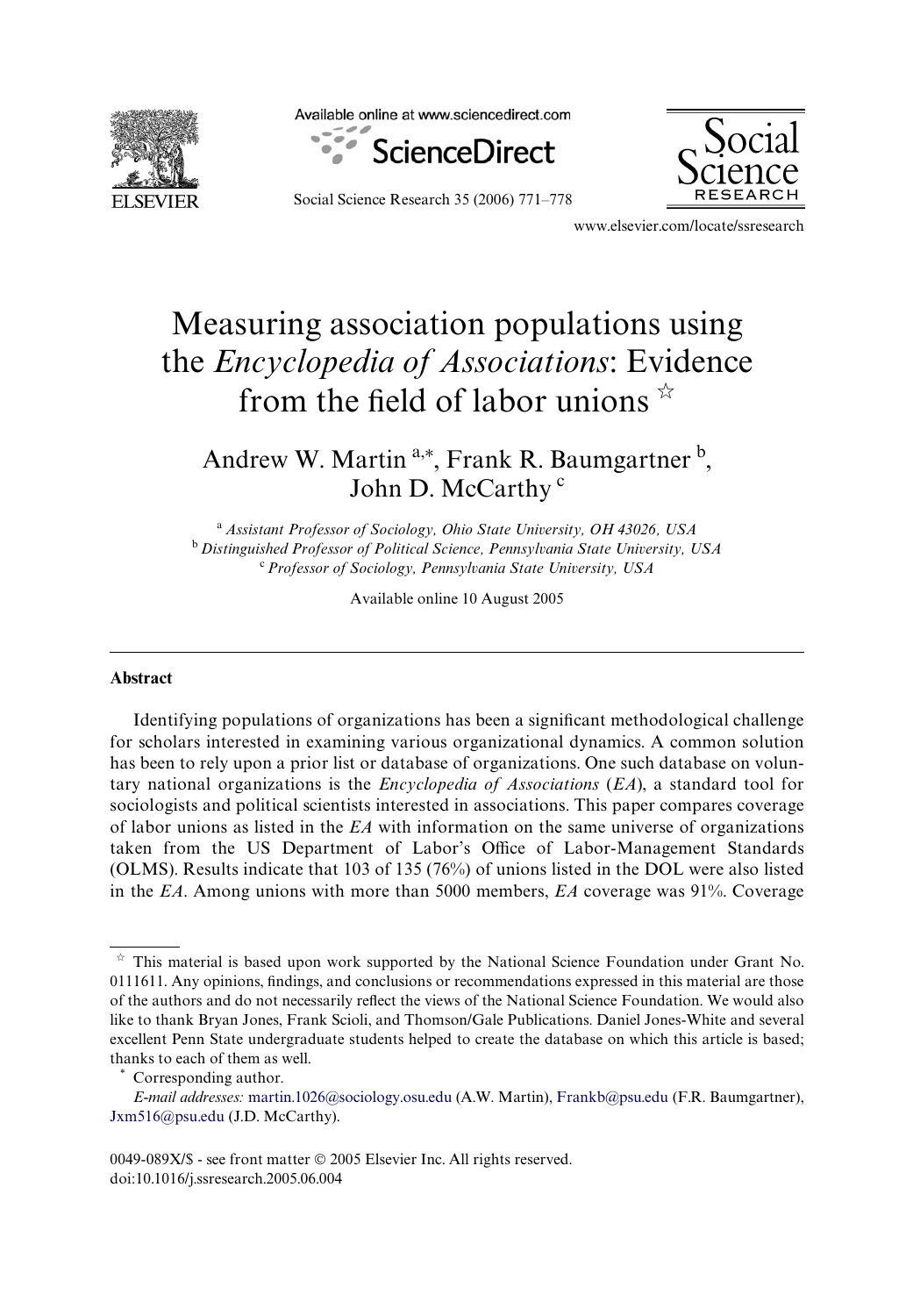rose to 95% among those unions with more than 10,000 members. Finally, two measures of financial size show the vast majority of unions with either receipts or net assets greater than \$1,000,000 are included in the *EA*. The *EA* is therefore quite complete in coverage overall and appears to be nearly universal in its coverage of unions above even quite modest thresholds of organizational size and resources.

© 2005 Elsevier Inc. All rights reserved.

*Keywords:* Organization population; Methodology; Selection bias; Labor unions

# **1. Assessing coverage in the** *Encyclopedia of Associations*

With the expansion of organizational studies to the population and field levels ([Hannan and Freeman, 1989; Scott et al., 2000](#page-7-0)), the crucial task of identifying the organizational members of the population of interest has presented significant methodological challenges. A common solution is to draw upon a preexisting registry of organizations within a bounded population [\(Fligstein](#page-6-0) [and Brantley, 1992; Hannan and Freeman, 1987](#page-6-0)), often, but not always, enumerated by a governmental agency. These registries of organizations can either be used as a dataset unto themselves or as a sampling frame for doing more extensive organizational surveys. Regardless of the ultimate use, the critical element of any source of enumeration is its completeness of coverage [\(Kalleberg](#page-7-1) [et al., 1990](#page-7-1)). In this article, we assess the coverage of one of the most widely used sources of national voluntary association sources in America, the *Encyclope*dia of Associations (EA). Specifically, we examine one section of the *EA*, labor unions, comparing it to the population of national labor unions identified by the Department of Labor. Drawing upon previous research on the selection bias of media coverage of protest events, we identify two possible sources of variation in coverage: size and location. The results indicate that although the *EA* does not cover all labor unions, its near complete coverage of larger organizations indicates its usefulness for scholars interested in large voluntary associations in America. We find no evidence of significant geographic bias in coverage.

The *EA* has become an increasingly important tool for scholars interested in studying the landscape of national voluntary organizations, from protest and advocacy groups ([Minko](#page-7-2)ff[, 1995\)](#page-7-2), to lobbying organizations [\(Baumgartner and](#page-6-1) [Jones, 1993\)](#page-6-1). In addition to constituting a data source on features of these particular organization types, scholars have used the *EA* as a sampling frame to conduct surveys of individual organizations ([Knoke, 1990\)](#page-7-3). By supplementing our existing knowledge of how the *EA* has been used with keyword search of the full-text journal database *JSTOR*, we were able to determine that the *EA* has been employed in four distinct studies as a primary data source for analysis of interest groups ([Baumgartner and Jones, 1993\)](#page-6-1) voluntary associations [\(Lieberson and](#page-7-4) [Allen, 1963; Zander, 1972](#page-7-4)) and social movement organizations ([Minko](#page-7-2)ff[,](#page-7-2) [1995, 1997](#page-7-2)), as well as a sampling frame of organizations in nine other studies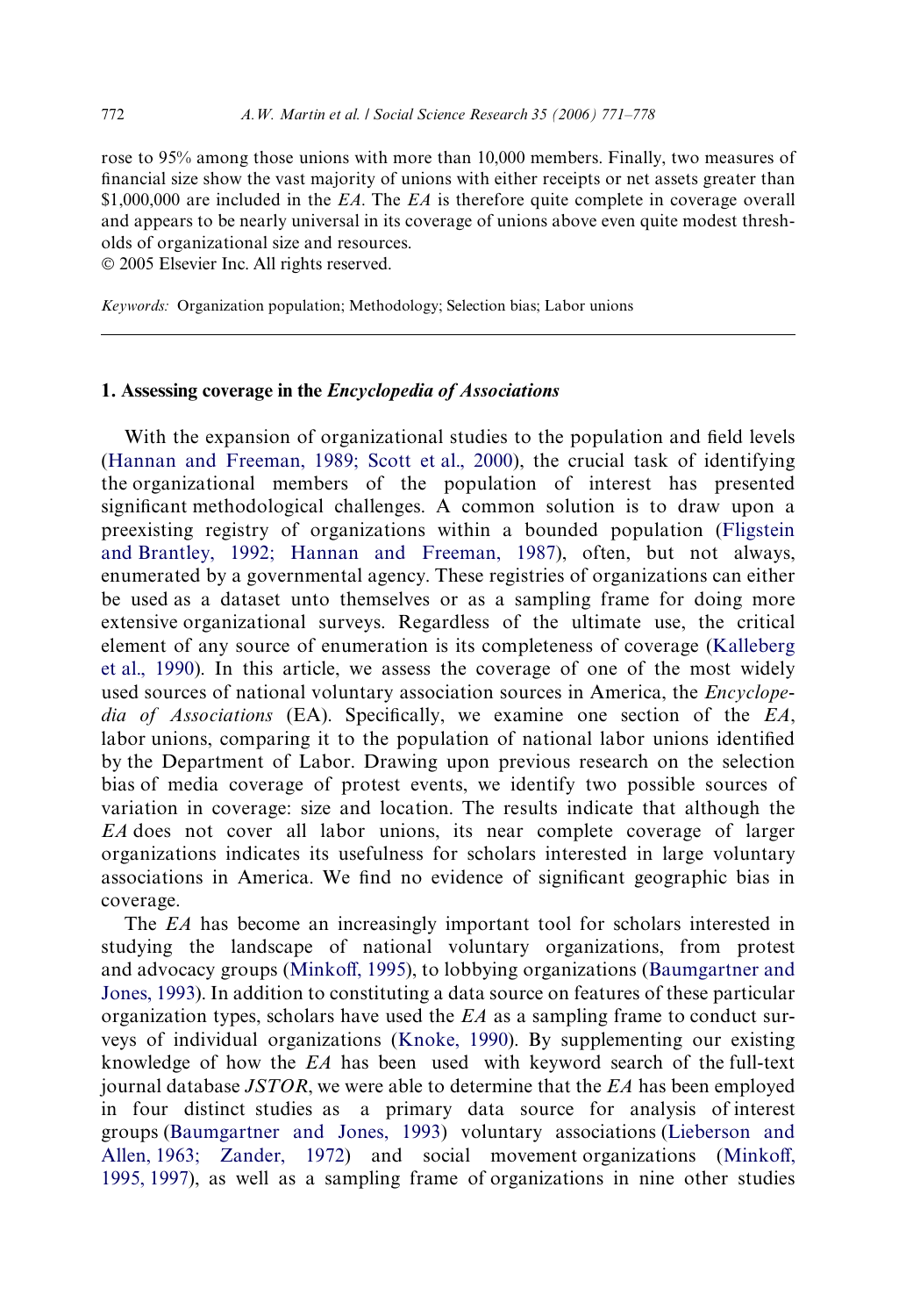[\(Chittick, 1988; Dobbin et al., 1993; Knoke, 1990; Leighley, 1996; Lerner et al.,](#page-6-2) [1989; Nall, 1967; Smith, 1992; Staber, 1987; Sutton et al., 1994\)](#page-6-2).<sup>1</sup> This list indicates that the *EA* is not only possibly the single best record of national voluntary organizations in America, but that its utility is not limited by academic discipline.

The *EA* has been published regularly since 1956. Originally published by Gale Research, the directory is now published by Thomson/Gale, which makes the data available through library subscriptions on-line in the *Associations Unlimited* database and publishes an annual volume called the *Encyclopedia of Associations.* So far, 40 editions have appeared. Increasingly, scholars are turning to this data source for information about the associations present in various issue areas; it is widely used as a complete list of national associations in the United States. How accurate is it? What are any possible biases in the coverage of the *EA*? How well does the publisher do in compiling information from all those organizations which should be listed? These questions have rarely been addressed because there are few opportunities to compare this data source with any other. The uniqueness of the *EA* is both its greatest value and the cause of some ignorance about its value, ironically. We attempt to address some of these questions here in a limited way by studying the *EA*'s coverage of one type of group: Labor Unions.

Enumerating the entire population of a diverse group such as associations is a daunting task. The basic methodology employed by the *EA* is to contact new and existing organizations directly through a variety of means, including email, fax, and telephone, an approach used for gathering information from all organizational types, including labor unions.<sup>2</sup> Certainly, there is little reason to expect the *EA* to be perfectly complete in its coverage. Some groups may be active only for a short period of time. Others may be so small that they are not listed in phone directories. Others may not answer queries sent to them by the compilers of the *Encyclopedia* or have a web site from which the *EA* staff can compile information. And these problems may affect certain areas of the associ-ational landscape more than others. Other studies have found significant difficulties in formulating complete enumerations of business firms and social movement organizations (SMOs) [\(Andrews and Edwards, 2004; Kalleberg et al., 1990\)](#page-6-3). Unfortunately,

<sup>&</sup>lt;sup>1</sup> In addition, the *EA* has been used in numerous studies as a supplemental data source (for examples, see [Jenkins and Eckert, 1986; Lucig and Page, 1994\).](#page-7-5)

<sup>&</sup>lt;sup>2</sup> The following methodological description is taken directly from the Associated Unlimited's website: "An attempt is made to verify all entries on at least a yearly basis. This intensive effort includes several revision form mailings, as well as contact with the organizations through email, phone, fax, and other direct correspondence. Entries are also updated using information from the association's website or from other reliable secondary sources. New entries are added using data obtained from questionnaires completed by the associations, as well as data from association websites." Based on direct communications with the research staff at Thomson/Gale, it is clear that they use a variety of means including contacting the groups directly, reviewing publicly available sources of information; that these procedures have changed over time as new technologies such as the Web have become available; and also that the results achieved in the labor union field are not substantially at odds with those in the other sections of the EA. Gale's internal estimate is that "the EA covers about 90% of the universe for US-based nonprofit membership organizations that are national in scope" ([Gale Research, 2005\)](#page-7-6). We would add that based on our own review, this number may be lower for small and new organizations but higher for larger and more mature organizations.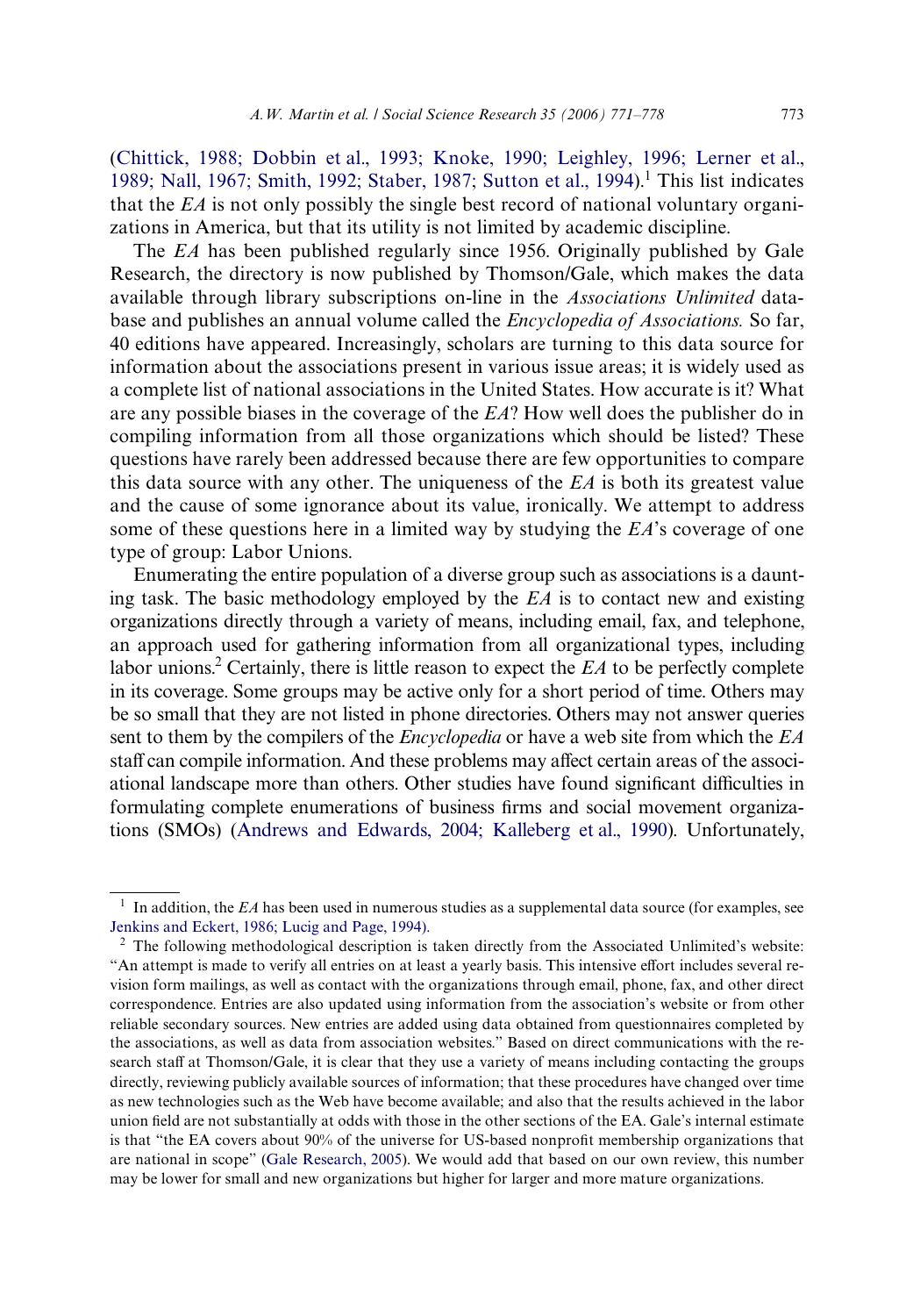assessing the coverage of the *EA* requires independently collected organizational censuses, which, for most organizational types included in the *EA*, do not exist.

One exception to this is labor unions. In 1959, with the passage of the Landrum-Griffin Act, Congress created the Office of Labor-Management Standards (OLMS), an agency within the Department of Labor charged with monitoring the activities of labor organizations in America. Labor unions operating in the United States and its territories are required by law to file annual financial disclosure reports with this office. These forms, which are available for public inspection, provide the basis of an annual OLMS database of unions that includes basic information, such as size, financial receipts, and location. In addition, it differentiates between national and local unions, which is essential as the  $EA$  enumerates only national organizations.<sup>3</sup> (The database is available from the OLMS via their website: [http://www.dol.gov/esa/olms\\_org.htm](http://www.dol.gov/esa/olms_org.htm).)

The mission of the OLMS, therefore, provides a unique opportunity to systematically assess the *EA*'s coverage of one particular association type. Unfortunately, although the *EA* has been published since the 1950s, the OLMS updates its database annually and does not retain old versions of its database. We cannot, therefore, assess any trends in completeness in coverage over time, but limit ourselves here to a single year, 1999. To determine if particular labor unions identified by the OLMS were included in the *EA*, we compared the names of all unions in the *EA* to the list of national unions in the OLMS database. For nearly all unions, the names were identical or nearly so in both sources. In one instance, the *EA* failed to record a name change for a particular union that was the result of a merger. In this case, the new organization that appeared in the OLMS was coded as being included in the *EA*.

An initial comparison of the *EA* and OLMS indicates that the *EA* is a fairly complete census of national labor organizations. For the 135 national unions in the OLMS database, the *EA* included 103, or 76.3%. When compared to most other response rates, such as mail surveys, this level of coverage is very high. For organizational sampling frames, this coverage rate is very high. For example, [Kalleberg et al. \(1990\)](#page-7-1) found that the White Pages provides the widest coverage, which includes approximately 73% of all firms.<sup>4</sup> At first glance, therefore, the 76% coverage rate is a strong performance.

We can go somewhat further in assessing the characteristics of labor unions that make them more or less likely to be included in the annual volumes of the *EA*. Of course, one might expect larger, older, more resource-rich organizations would be most likely to be included whereas newer, smaller, and poorer organizations might be less likely. This would be similar to findings of various sociologists concerning

<sup>&</sup>lt;sup>3</sup> Labor unions in America have, for the most part, adopted a federated organizational structure, resulting in numerous local, state, regional, and national organizations. The OLMS has an explicit category of "national unions," which includes those organizations that have subordinate unions (regional and local) and do not perform functions typically associated with a local union, such as represent members at the shop floor. If this agency's criteria is more inclusive than the *EA*'s then it is likely that some of the variation in coverage discussed below could be due to different definitions of what constitutes a "national union." However, in general we believe that given the prominence of most national unions, including their geographic scope, that the discrepancy between the two sources is minimal.

<sup>&</sup>lt;sup>4</sup> This study focused on local organizations, which are more difficult to identify than national organizations included in the *EA*.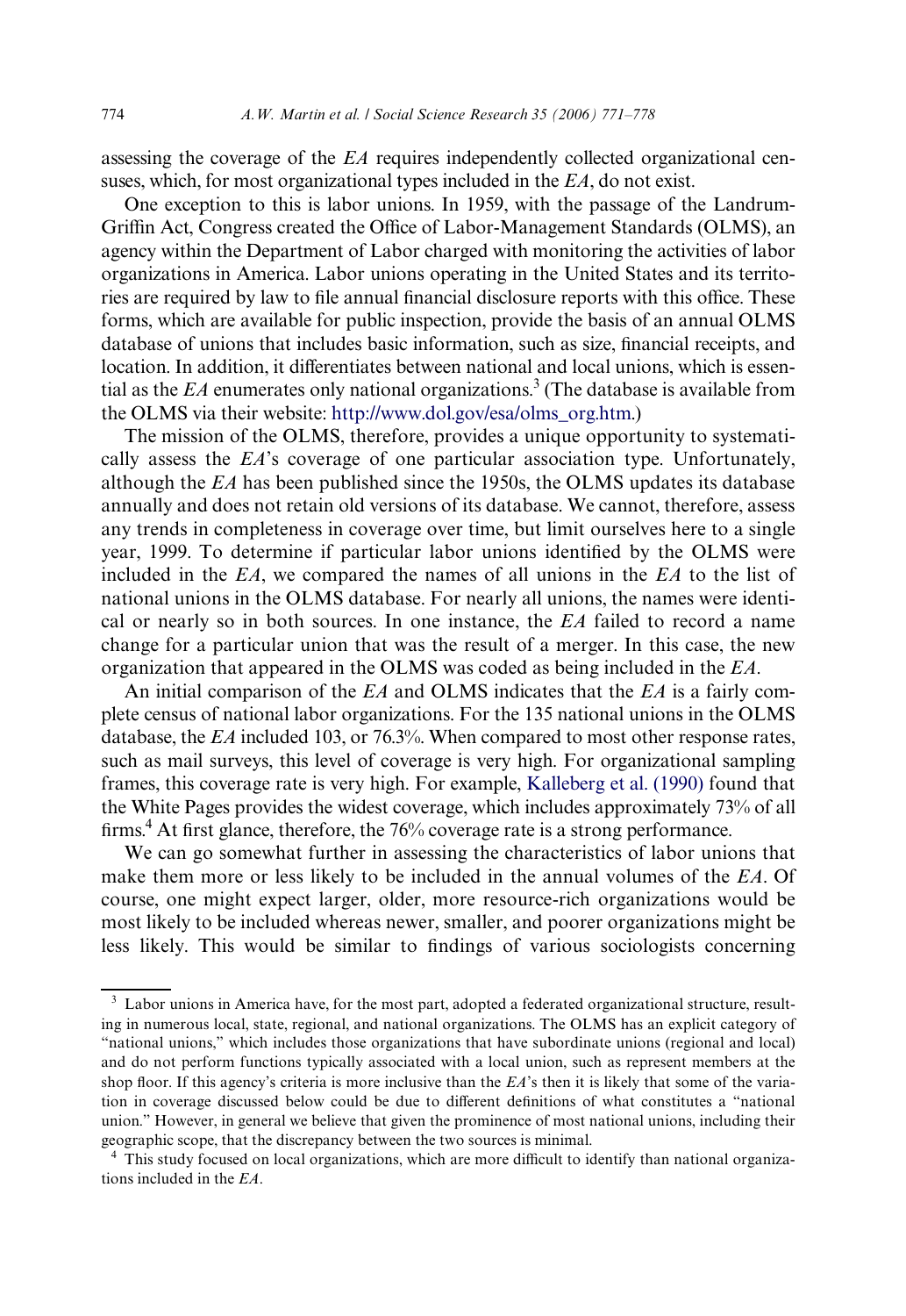| Covered in EA  | Membership size |             |             |  |
|----------------|-----------------|-------------|-------------|--|
|                | < 5000          | 5000-10,000 | >10,000     |  |
| Yes            | $24(50\%)$      | $8(66.7\%)$ | 71 (94.7%)  |  |
| N <sub>o</sub> | $24(50\%)$      | $4(33.3\%)$ | $4(5.3\%)$  |  |
| Total          | 48 $(100\%)$    | $12(100\%)$ | $75(100\%)$ |  |

<span id="page-4-0"></span>Table 1 Membership size by coverage in the *EA*

Pearson  $\chi^2$ : 32.96  $p < 0.001$ .

newspaper coverage of protest events, for example. Recent work shows that large protests and strikes are much more likely to be covered than small ones, for example [\(McCarthy et al., 1996; Martin, 2005](#page-7-7)). In any case, membership size may be one important organizational characteristics related to the likelihood of being included in the *EA.*

[Table 1](#page-4-0) presents the relationship between coverage in the *EA* and organizational size.<sup>5</sup> It is clear that size is significantly related to coverage for labor unions—nearly all unions with more than 10,000 members were covered, while only half of the smaller unions were included in the *EA*. This table indicates that the *EA* is a particularly complete source of information on larger organizations, though it may overlook a significant number of small national groups. If we collapse the two larger size categories, the coverage is still greater than 90%, indicating that once an organization reaches a certain size, its probability of coverage remains virtually unchanged. We should also note that a national labor union with fewer than 5000 members is a small union indeed, and the lack of coverage by the *EA* could be due in part to the OLMS's use of a broader criterion of a "national union." For all but the smallest unions, therefore, *EA* coverage is over 90 percent, quite a strong performance.

Along with membership, another measure of organizational size is the financial assets controlled by an organization, an important organizational demographic [\(Edwards and Marullo, 1995\)](#page-6-4). The OLMS database includes two measures of financial size, total incoming receipts (which primarily includes dues, but also other income, such as rent), and net assets (which takes into account savings, loans, property owned by the union, and other assets and liabilities). Since the population of interest is national unions, which tend to be financially quite large, we compare coverage across these two measures using a threshold of \$1 million. [Table 2](#page-5-0) illustrates that both measures of financial size operate in a manner very similar to membership size—whether the metric is membership or financial resources, all but the smallest unions are highly likely to be listed in the *EA*. Coverage of unions was 89 percent for those with net income over \$1,000,000 and 91 percent for those with net assets above this figure. <sup>6</sup> In all, the *EA* appears to give good coverage of national labor unions of

<sup>&</sup>lt;sup>5</sup> Interestingly, the size distribution of labor unions exhibits a sharp bifurcation between small and large organizations.

 $6$  As one would expect, not only are the two financial measures highly correlated with one another (0.857), but they are also correlated above 0.6 with the 10,000 membership threshold measure.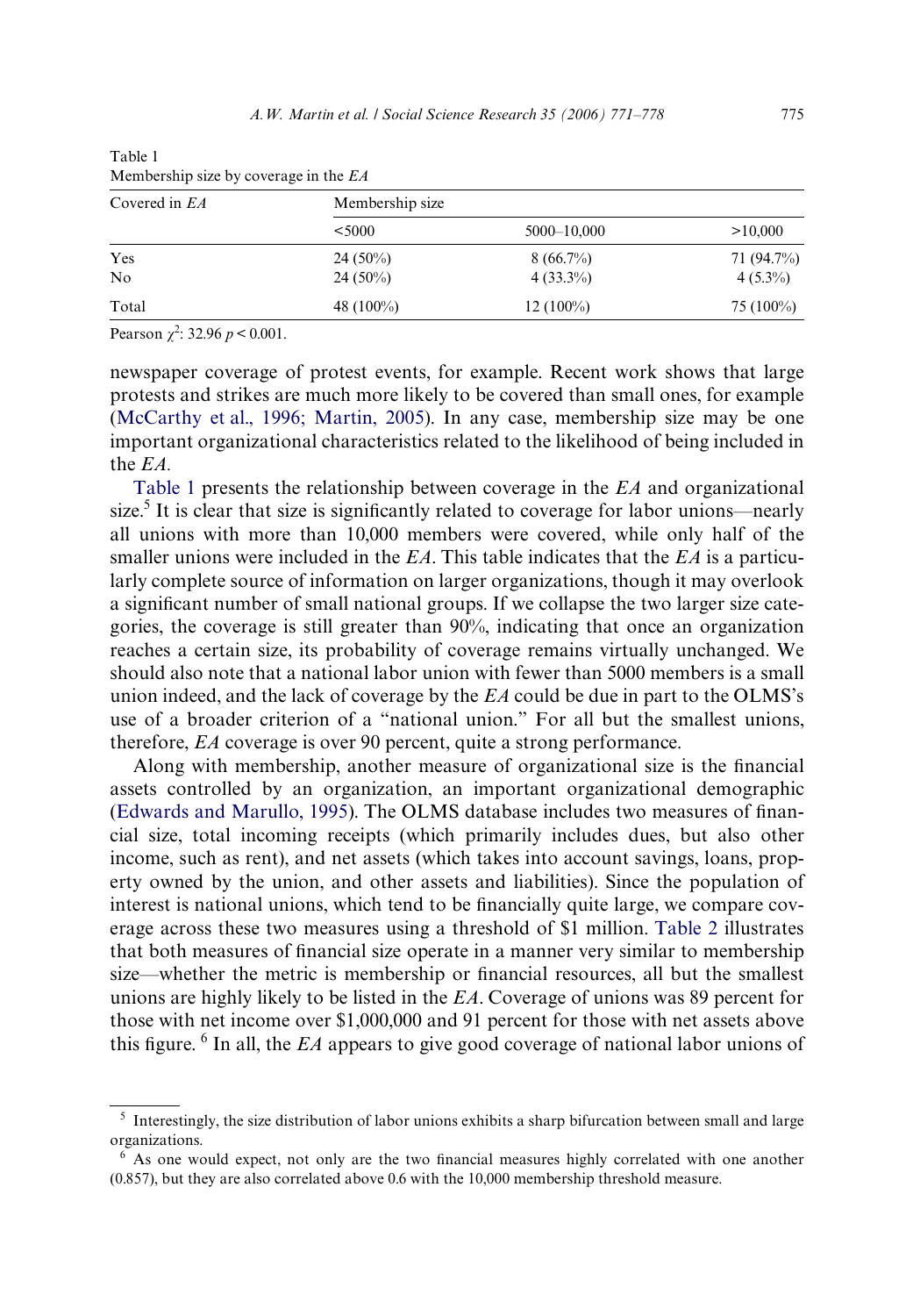| Covered in EA | Receipts greater than $$1,000,000^*$ |              | Net assets greater than \$1,000,000 <sup>**</sup> |              |
|---------------|--------------------------------------|--------------|---------------------------------------------------|--------------|
|               | Yes                                  | No           | Yes                                               | No           |
| Yes           | $80(88.9\%)$                         | $23(51.1\%)$ | 77 (90.6%)                                        | $26(52.0\%)$ |
| No            | $10(11.1\%)$                         | $22(48.9\%)$ | $8(9.4\%)$                                        | $24(48.0\%)$ |
| Total         | $90(100\%)$                          | 45 $(100\%)$ | $85(100\%)$                                       | 50 $(100\%)$ |

| rable 2 |                                      |  |
|---------|--------------------------------------|--|
|         | Financial size by coverage in the EA |  |

\* Pearson  $\chi^2$ : 23.67 *p* < 0.001.

<sup>\*\*</sup> Pearson  $\chi^2$ : 25.92 *p* < 0.001.

#### <span id="page-5-1"></span>Table 3 Union location by coverage in the *EA*

| Covered in EA  | Union location |              |
|----------------|----------------|--------------|
|                | DC             | Outside DC   |
| Yes            | $37(84.1\%)$   | $66(72.5\%)$ |
| N <sub>o</sub> | $7(15.9\%)$    | $25(27.5\%)$ |
| Total          | 44 $(100\%)$   | $91(100\%)$  |

Pearson  $\chi^2$ : 2.19  $p = 0.139$ .

all types and achieves extremely high coverage, over 90 percent, for all such groups above even relatively modest thresholds of membership size and financial resources. These results should be reassuring to those using the *Encyclopedia* as a source of information of organizational populations. Of course, whether these findings relating to labor unions apply to other organizational fields is not certain. But the case of labor unions has been instructive because we can compare the *EA* with an official government source that is likely itself to be relatively accurate.

Social movement scholars have also noted the relationship between coverage and the proximity of the protest to the newspapers' physical location ([Barranco and Wis](#page-6-5)[ler, 1999; McCarthy et al., 1996\)](#page-6-5). Although this specific bias is less relevant for the  $EA$ , as it is national in scope, the  $EA$  may over-represent organizations in a specific geographic location. In particular, with the growth of lobbying activity in the US, it seems likely an increasing number of organizational headquarters are located in Washington, DC.<sup>7</sup> Although only about one-third of all national labor unions are located in Washington, DC, if the *EA* has a particular focus in this area, we might expect these organizations to be over-represented in the *EA*. [Table 3](#page-5-1) indicates that this is not the case: while unions located in DC are more likely to be covered by the *EA* than unions located outside the capital, the discrepancy in coverage is quite modest.<sup>8</sup>

<span id="page-5-0"></span> $T<sub>1</sub>$ 

<sup>7</sup> The Gale Group, which publishes the *EA*, is located in Farmington Hills, MI, a suburb of Detroit. There is, however, no evidence that unions in either Michigan or the greater Midwest were overrepresented in the *EA*.

<sup>&</sup>lt;sup>8</sup> Because the OLMS is treated as a full population of national labor unions, a significance test is not necessarily required, although it does provide a more conservative estimate of the *EA*'s pattern of geographic coverage.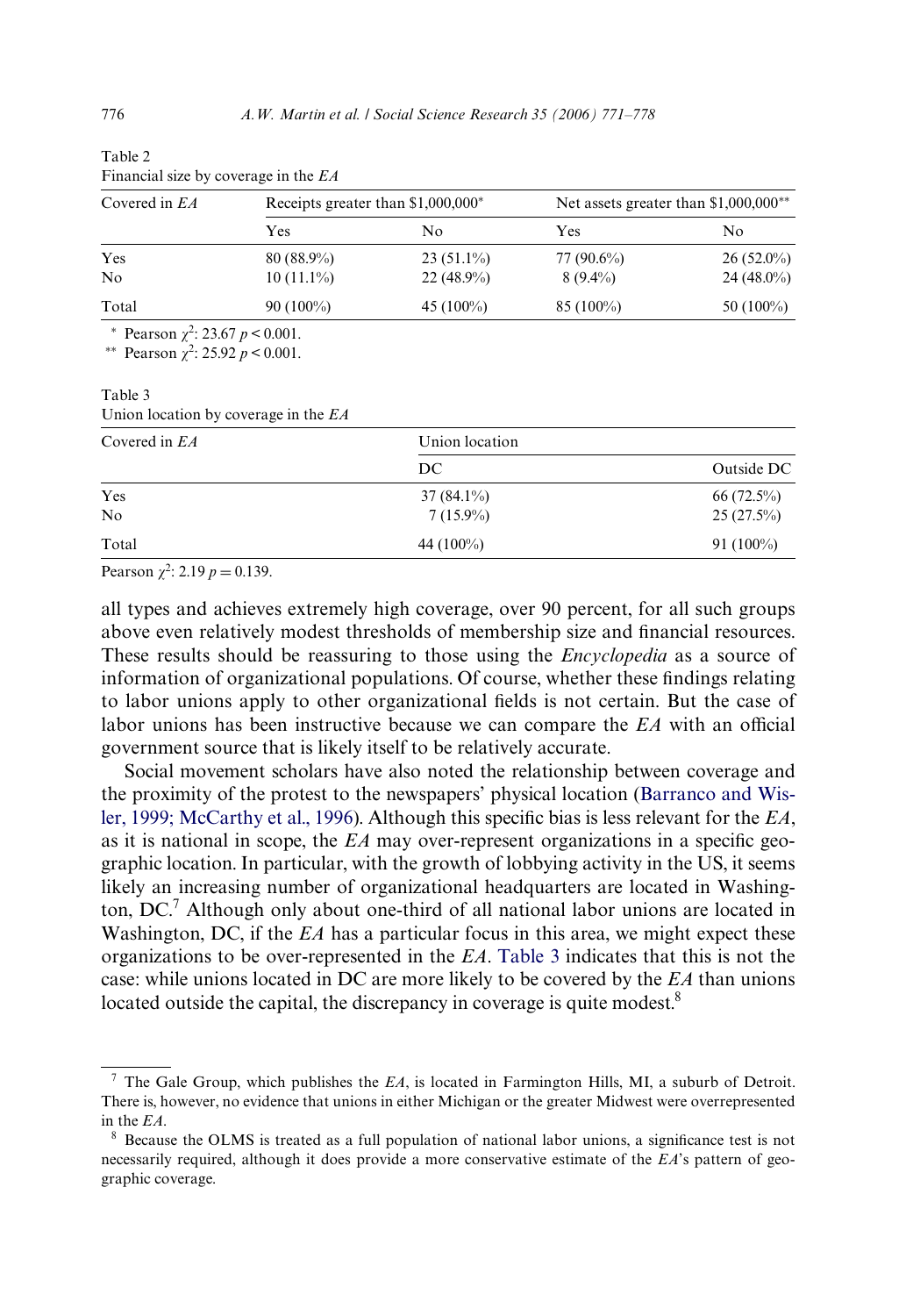The findings presented here have important implications for scholars interested in using the *EA* either as a source of data on national organizations or as a sampling frame for a more detailed data collection project. First, the high overall coverage rate (above 75%) indicates that, overall, the *EA* is capturing most national labor unions in existence today. Second, it is evident that size shapes coverage as larger unions, measured by both financial and membership size, have a significantly higher probability of being included than their smaller counterparts. Among largest membership unions, fully 95% are covered. Finally, the lack of a strong relationship between Washington, DC headquarters and coverage reassures us that coverage is truly national and not limited only to those in the national capital. Of course, the reader should keep in mind that all of these conclusions are based upon analyzing one section of the *EA*, and may not be generalizable to other subpopulations of organizations. Because the methodology employed by the *EA* is consistent across association types, findings should be generalizable to other organizational fields included in the *EA*. One potential caveat is that the population of labor unions may be more stable than other organizational types, and fields with more new members in any given year might be more difficult to enumerate. Regardless of how the results presented here might apply to other organizational fields, this comparison of the  $EA$  and the OLMS does provide initial evidence that the *EA* covers the vast majority of national unions in existence today and that its coverage of large union organizations is virtually universal. These findings both support the prior use of this data source and, given the diversity of organizational populations covered in the  $EA$ ,<sup>9</sup> offer numerous research opportunities for scholars in various fields.

## **References**

<span id="page-6-3"></span>Andrews, K., Edwards, B., 2004. The Structure of Local Environmentalism. Mobilization: forthcoming.

- <span id="page-6-5"></span>Barranco, J., Wisler, D., 1999. Validity and systematicity of newspaper data in event analysis. European Sociological Review 15, 301–322.
- <span id="page-6-1"></span>Baumgartner, F.R., Jones, B.D., 1993. Agendas and Instability in American Politics. University of Chicago Press, Chicago.
- <span id="page-6-2"></span>Chittick, W.O., 1988. The politicization of security policy. The Journal of Politics 50, 180–191.
- Danielian, L.H., Page, B.I., 1994. The heavenly chorus: interest group voices on the news. American Journal of Political Science 38, 1056–1078.
- Dobbin, F., Sutton, J.R., Meyer, J.W., Scott, R., 1993. Equal opportunity law and the construction of internal labor markets. American Journal of Sociology 99, 396–427.
- <span id="page-6-4"></span>Edwards, B., Marullo, S., 1995. Organizational mortality in a declining social movement: the demise of peace movement organizations in the end of the cold war. American Sociological Review 60, 908–927.
- <span id="page-6-0"></span>Fligstein, N., Brantley, P., 1992. Bank control, owner control, or organizational dynamics: Who controls the large modern corporation? American Journal of Sociology 98, 280–307.
- Hannan, M.T., Freeman, J., 1987. The ecology of organizational founding: American labor unions, 1836– 1985. American Journal of Sociology 92, 910–943.

<sup>9</sup> In addition to labor unions, the *EA* covers the following organization populations: Social Welfare, Athletic, Hobby and Vocational, Public Affairs, Fraternal, Professional, Trade, Health, Educational, to list just a few. The 2005 edition of the directory includes over 22,000 organizations overall.